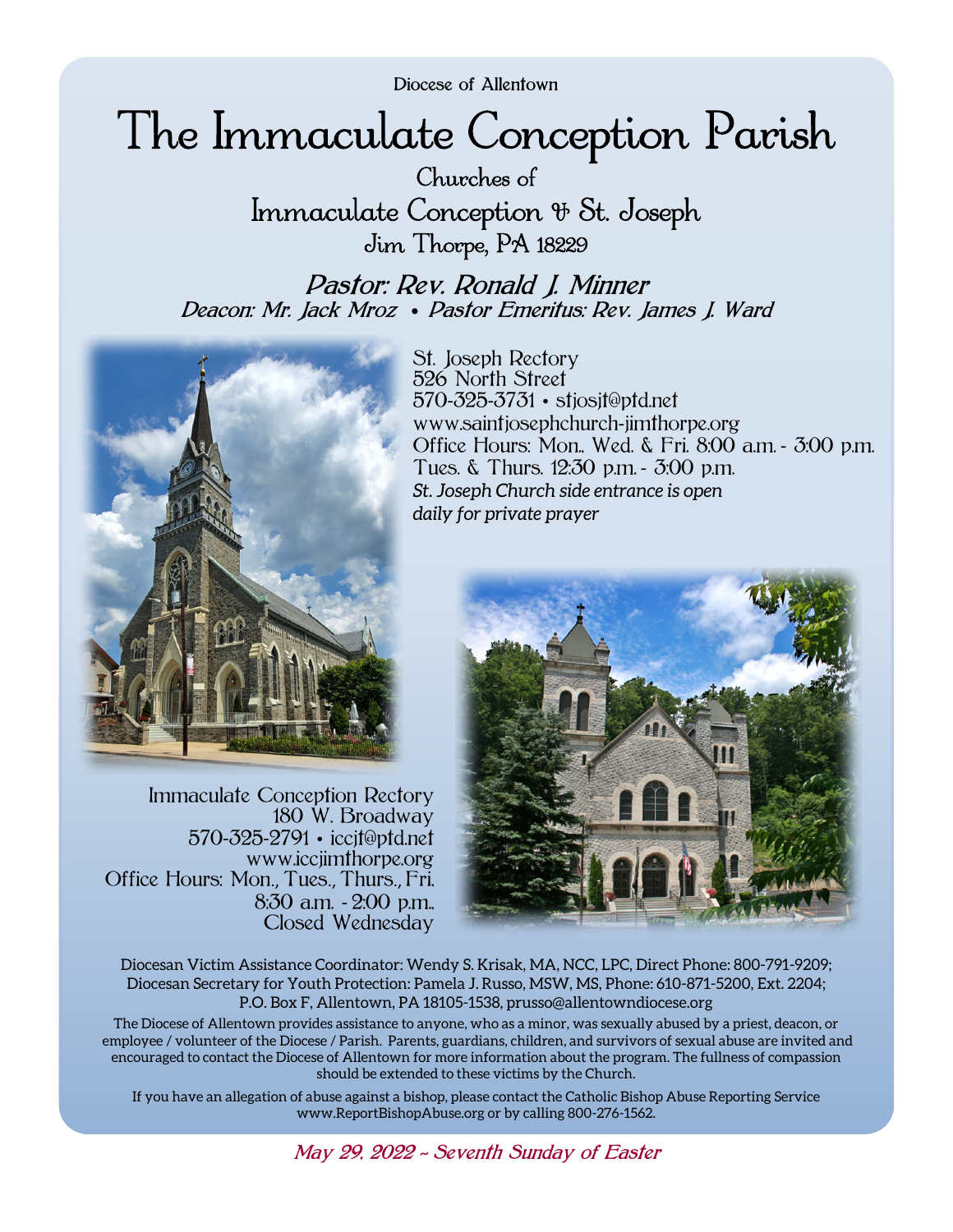## Seventh Sunday of Easter

*"I am the Alpha and the Omega, the first and the last, the beginning and the end." — Revelation 22:13* 

*Special Prayer Intentions- these are the people for whom we will be praying at Mass:*

#### **Sat. May 28**

| 4:30 pm (sJC) | Harry W. Carroll (MCCHS Class of 1960) /       |
|---------------|------------------------------------------------|
|               | <b>Augie &amp; Millie Gulla</b> (DePuy Family) |

#### **Sun. May 29**

8:30 am (SJC) **Hunter Wolfe** (John & Patty Martino) 10:30 am (ICC) **Thomas J. Bechtel** (sister, Kay McArdle)

#### **Mon. May 30** *~ Memorial Day*

8:00 am (ICC) **In Honor of All Deceased Veterans & Their Families**

#### **Tues. May 31**

#### 8:00 am (SJC) **All Mothers, Living & Deceased** / **George & Emma Marzen** (Stephanie Dreher)

#### **Wed. June 1**

 *12Noon-6 pm Exposition & Adoration of the Blessed Sacrament 5:00-5:50 pm Sacrament of Reconciliation*  6:00 pm (ICC) **Peter Bott, Sr.** (Anita Bott) / **All Our Parishioners, Living & Deceased**

#### **Thurs. June 2**

8:00 am (ICC) **Dr. & Mrs. Rodney Minner** (Family)

#### **Fri. June 3**

8:00 am (SJC) **Stephen Maliniak** (Stephanie Maliniak) / **Andrew Adams**, *Anniv.* (Charlie Asman) **Sat. June 4**  9:00 am (ICC) **In Honor of the Blessed Virgin Mary** 

*9:30 am (ICC) Rosary for Life* 

### Pentecost Sunday

**Sat. June 4**

4:30 pm (ICC) **Mary Knorr** (Alex & Pat Stasyk) / **Frank Jacobs, Sr.** (Connie Budusky)

#### **Sun. June 5**

8:30 am (SJC) **Joanie Herman** (Ann Ulshafer) / **Richard Klepper** (Lory Anderson)

10:30 am (ICC) **Elizabeth O'Donnell** (Joe & Ann Marie Logudic)

| Lay Ministers June 4/5 |                                 |                                     |                 |  |
|------------------------|---------------------------------|-------------------------------------|-----------------|--|
| Ministry               | Sat. 4:30pm ICC                 | Sun. $8:30$ am SJC                  | Sun 10:30am ICC |  |
| Lector:                | Daniel Lisella                  | Alexa Igoe                          | Karen Sofranko  |  |
| EM:                    | Ken McArdle,<br>Caitlin McArdle | Deacon Jack, Joe Otto<br>James Igoe | Joe Lawrence    |  |



#### **IMMACULATE CONCEPTION CHURCH CANDLES**

**BLESSED MOTHER CANDLE** burns in Loving Memory of *Millie & Augie Gulla* (From, DePuy Family) **BLESSED MOTHER CANDLE** burns in Loving Memory of *Millie & Augie Gulla* (From, DePuy Family) **ST JOSEPH CANDLE** burns in Honor of *Rev. Ronald J. Minner on his 21st Anniversary of Ordination*  **ST JOSEPH CANDLE** burns in Honor of *Rev. Ronald J. Minner on his 21st Anniversary of Ordination* 

#### **ST. JOSEPH CHURCH CANDLES**

**SANCTUARY:** In Loving Memory of *George Bimler, 44th anniversary* (Requested by Maryanne & Ronnie)

**PARISH STEWARDSHIP:** May 8: \$5,384.00 *Thank you for your continued support & generosity.* 

**ST JOSEPH AND IMMACULATE CONCEPTION RECTORIES** will be closed on Monday, May 30<sup>th</sup> for the Memorial Day holiday.